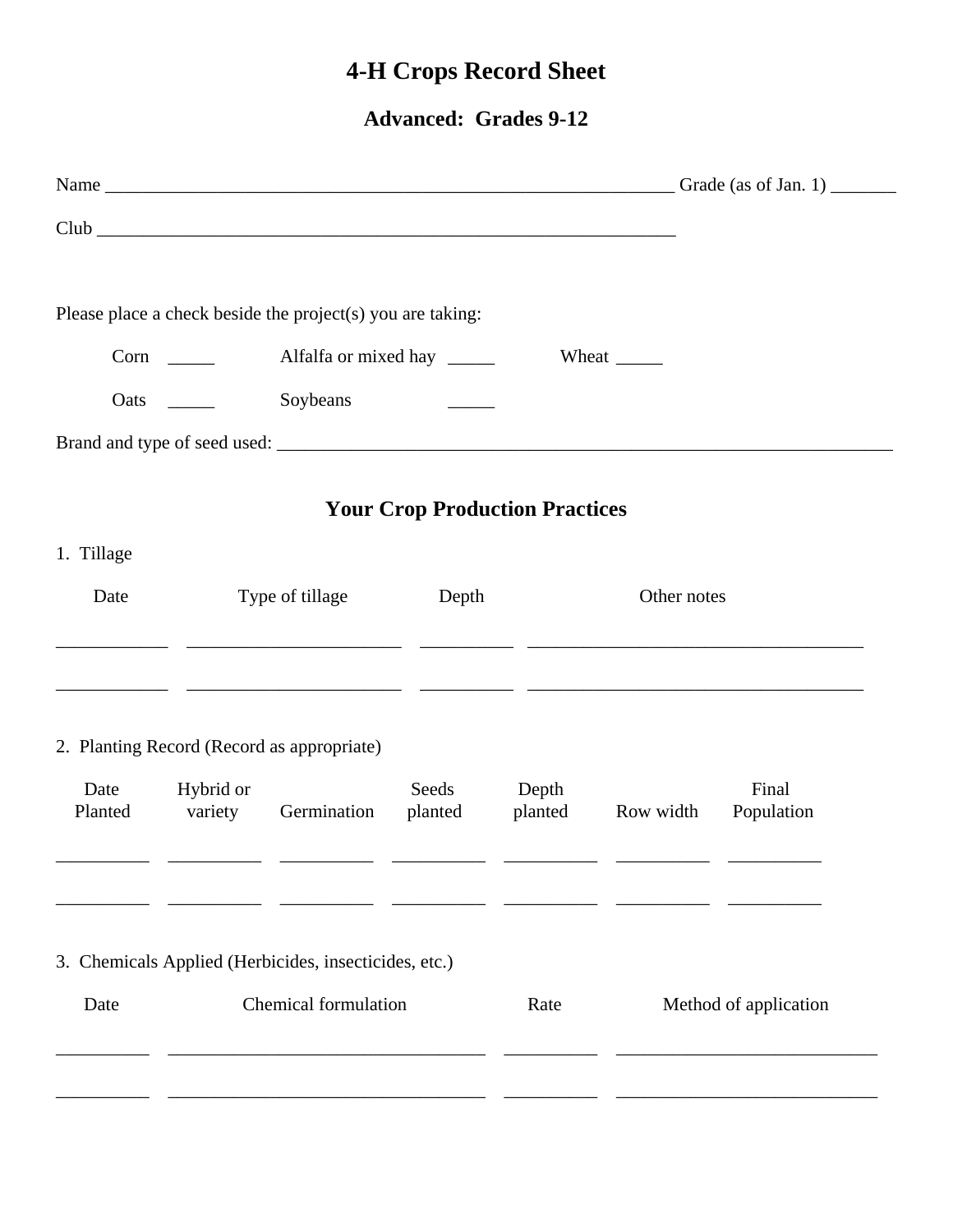## 4. Fertilizer Applied

|                |                         | Pounds of nutrient applied per acre:                                                                                   |                                                                                                                      |                                                                                                            |  |
|----------------|-------------------------|------------------------------------------------------------------------------------------------------------------------|----------------------------------------------------------------------------------------------------------------------|------------------------------------------------------------------------------------------------------------|--|
| Date           |                         |                                                                                                                        | Type of fertilizer                                                                                                   | Method of application                                                                                      |  |
| Applied        |                         | $N$ P <sub>2</sub> O <sub>5</sub> K <sub>2</sub> O (micro., lime, etc.)                                                | $(NH, 45\%, etc.)$                                                                                                   | (surface plowdown, etc.)                                                                                   |  |
|                |                         | <u> 1999 - Andre Sammen, Amerikaansk kommunist (het school van de school van de school van de school van de school</u> |                                                                                                                      |                                                                                                            |  |
|                |                         |                                                                                                                        | <u> 1988 - 1988 - 1988 - 1988 - 1988 - 1988 - 1988 - 1988 - 1988 - 1988 - 1988 - 1988 - 1988 - 1988 - 1988 - 198</u> |                                                                                                            |  |
|                |                         |                                                                                                                        |                                                                                                                      |                                                                                                            |  |
|                |                         |                                                                                                                        |                                                                                                                      | <u> 222 - 222 - 222 - 222 - 222 - 222 - 222 - 222 - 222 - 222 - 222 - 222 - 222 - 222 - 222 - 222 - 22</u> |  |
|                |                         | 5. What crop pests did you notice in your field?                                                                       |                                                                                                                      |                                                                                                            |  |
|                |                         |                                                                                                                        |                                                                                                                      |                                                                                                            |  |
|                |                         |                                                                                                                        |                                                                                                                      |                                                                                                            |  |
|                |                         |                                                                                                                        |                                                                                                                      | ,我们也不会有什么。""我们的人,我们也不会有什么?""我们的人,我们也不会有什么?""我们的人,我们也不会有什么?""我们的人,我们也不会有什么?""我们的人                           |  |
|                |                         |                                                                                                                        |                                                                                                                      |                                                                                                            |  |
|                |                         |                                                                                                                        |                                                                                                                      |                                                                                                            |  |
| $\mathbf{c}$ . |                         |                                                                                                                        |                                                                                                                      |                                                                                                            |  |
|                |                         |                                                                                                                        |                                                                                                                      |                                                                                                            |  |
|                |                         |                                                                                                                        |                                                                                                                      |                                                                                                            |  |
|                |                         |                                                                                                                        |                                                                                                                      |                                                                                                            |  |
|                |                         |                                                                                                                        |                                                                                                                      |                                                                                                            |  |
|                |                         | 6. What pesticides were utilized to control pests in this field?                                                       |                                                                                                                      |                                                                                                            |  |
|                |                         |                                                                                                                        |                                                                                                                      |                                                                                                            |  |
|                |                         |                                                                                                                        |                                                                                                                      | b. Insecticide(s) used to control insects: $\frac{1}{\sqrt{1-\frac{1}{n}}}\left\{ \frac{1}{n} \right\}$    |  |
|                |                         |                                                                                                                        |                                                                                                                      |                                                                                                            |  |
|                |                         |                                                                                                                        |                                                                                                                      |                                                                                                            |  |
|                |                         |                                                                                                                        |                                                                                                                      |                                                                                                            |  |
|                |                         |                                                                                                                        |                                                                                                                      |                                                                                                            |  |
|                | 9. Weather information: |                                                                                                                        |                                                                                                                      |                                                                                                            |  |
| a.             |                         |                                                                                                                        |                                                                                                                      |                                                                                                            |  |
| $\mathbf{b}$ . |                         |                                                                                                                        |                                                                                                                      | Were the soil conditions too dry, too wet, or appropriate when the field was tilled _______________ and    |  |
|                |                         |                                                                                                                        | when the crop was planted?                                                                                           |                                                                                                            |  |